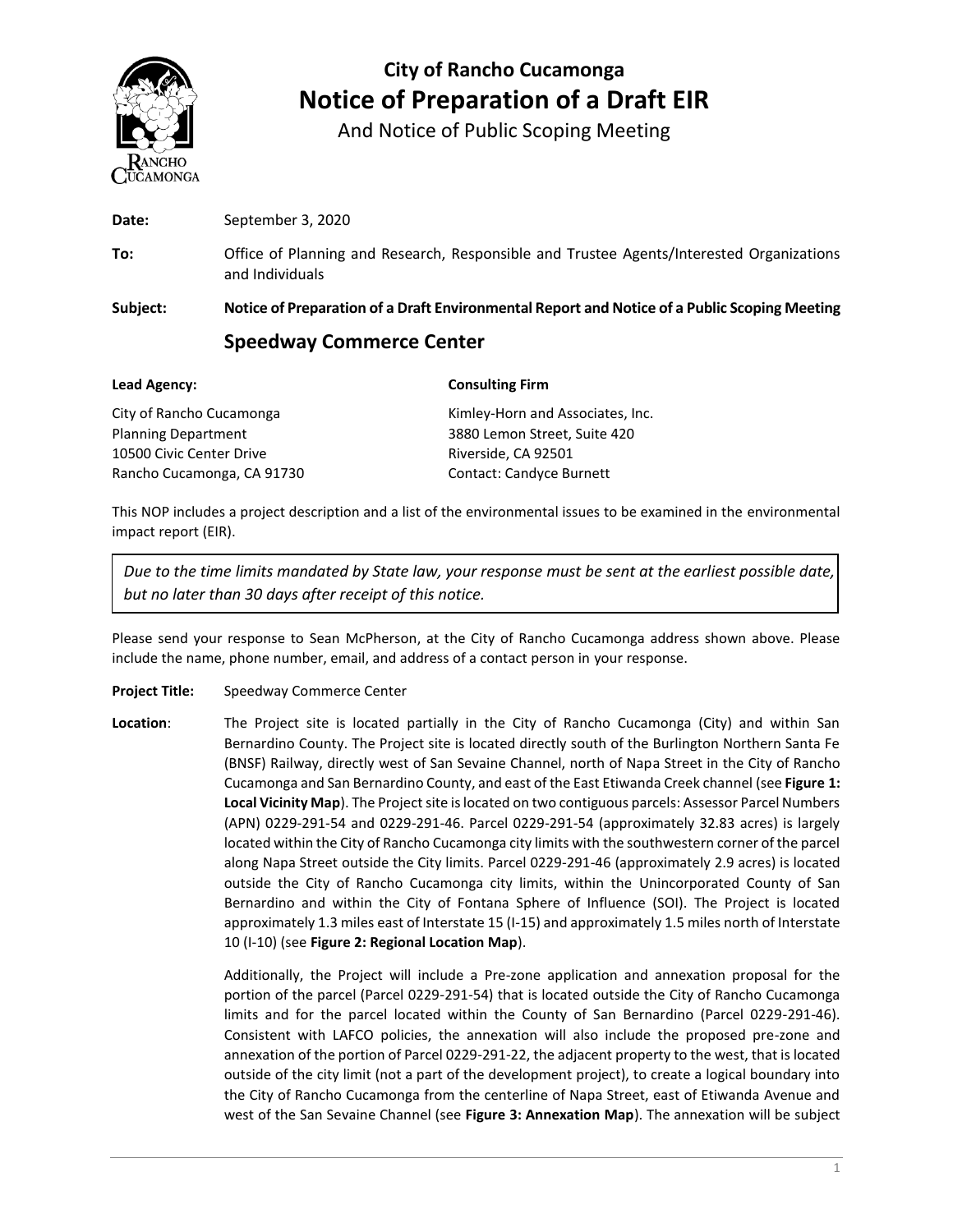

And Notice of Public Scoping Meeting

to the review and approval by the Local Agency Formation Commission (LAFCO) for San Bernardino County.

### **A. Project Overview**

Hillwood Investment Properties is proposing to develop a site configuration that would include the construction of two warehouse buildings to include approximately 20,000 sf of office space and 632,034 sf of warehouse space for a total of 650,960 sf. The proposed Speedway Commerce Center (proposed Project) is comprised of two warehouse buildings with ancillary office space and associated parking and landscaping on approximately 35 acres. **Figure 4: Primary Site Plan.** The proposed Project includes the two APNs 0229-291-54 and 0229-291-46.

The two proposed warehouse buildings would comprise approximately 42 percent of the total proposed Project site area and include approximately 650,960 sf of building area. Each of the two proposed warehouse buildings would include 10,000 square foot office spaces. Building A has a typical height of 46 feet and Building B has a typical height of 38 feet, with a maximum height not to exceed 58'-6" for Building A and 50'-6" for Building B. A diagram of the proposed Project site and the included improvements are shown in **Figure 4: Primary Site Plan** provides a summary of the two proposed buildings included in the proposed Project.

|                   |                |               |                                      |                 | <b>Automobile Parking Stalls</b> |                 | <b>Trailer Parking Stalls</b> |
|-------------------|----------------|---------------|--------------------------------------|-----------------|----------------------------------|-----------------|-------------------------------|
| <b>Building</b>   | Warehouse (sf) | <b>Office</b> | <b>Total</b><br><b>Building (sf)</b> | <b>Required</b> | <b>Provided</b>                  | <b>Required</b> | <b>Provided</b>               |
| <b>Building A</b> | 490,694        | 10,000        | 500,694                              | 183             | 283                              | 82              | 87                            |
| <b>Building B</b> | 140,266        | 10,000        | 150,266                              | 96              | 98                               | 20              | 20                            |
| <b>TOTAL</b>      | 632,034        | 20,000        | 650,960                              | 279             | 381                              | 102             | 107                           |

**Table 1: Building Summaries**

Source: HPA Architecture, 2020

#### **Access and Parking**

Vehicular access to the proposed Project would consist of 3 project driveways along Napa Street and a new public street east of Building B and west of the rail spur line. The new public street would terminate at the north end of the property in a cul-de-sac and would include a driveway entrance to the project site for Building B from the end of the cul-de-sac. All entrances to the site would be per the City Engineering standards. Existing street improvements would be improved and/or redesigned as required to meet the City Standards along Napa Street at the Project frontage. The majority of the street improvements have been installed but to the current County of San Bernardino standards including curbs, gutters, sidewalks, streetlights, traffic signal equipment and signing and striping as required. The City of Rancho Cucamonga may require additional improvements with the annexation of a portion of Napa Street. Napa Street is currently within the County of San Bernardino. As shown in **Table 1**, the proposed Project would meet the parking requirements for both proposed buildings. The new public street will be constructed to meet the City Standards.

The proposed Project would also include the creation of 381 parking stalls surrounding the two proposed buildings. Of the 381 parking stalls, 330 provide parking for standard vehicles, 13 provide parking for handicap accessibility, 38 provide parking for clean air vehicles, and 107 have been designed as trailer stalls. The proposed Project would provide 102 more standard vehicle stalls, and 5 more trailer stalls than is required for a project of this size and intensity. The Project will provide a total of 28 bicycle spaces 8 short term spaces and 20 long term spaces indoors as required by the Development Code.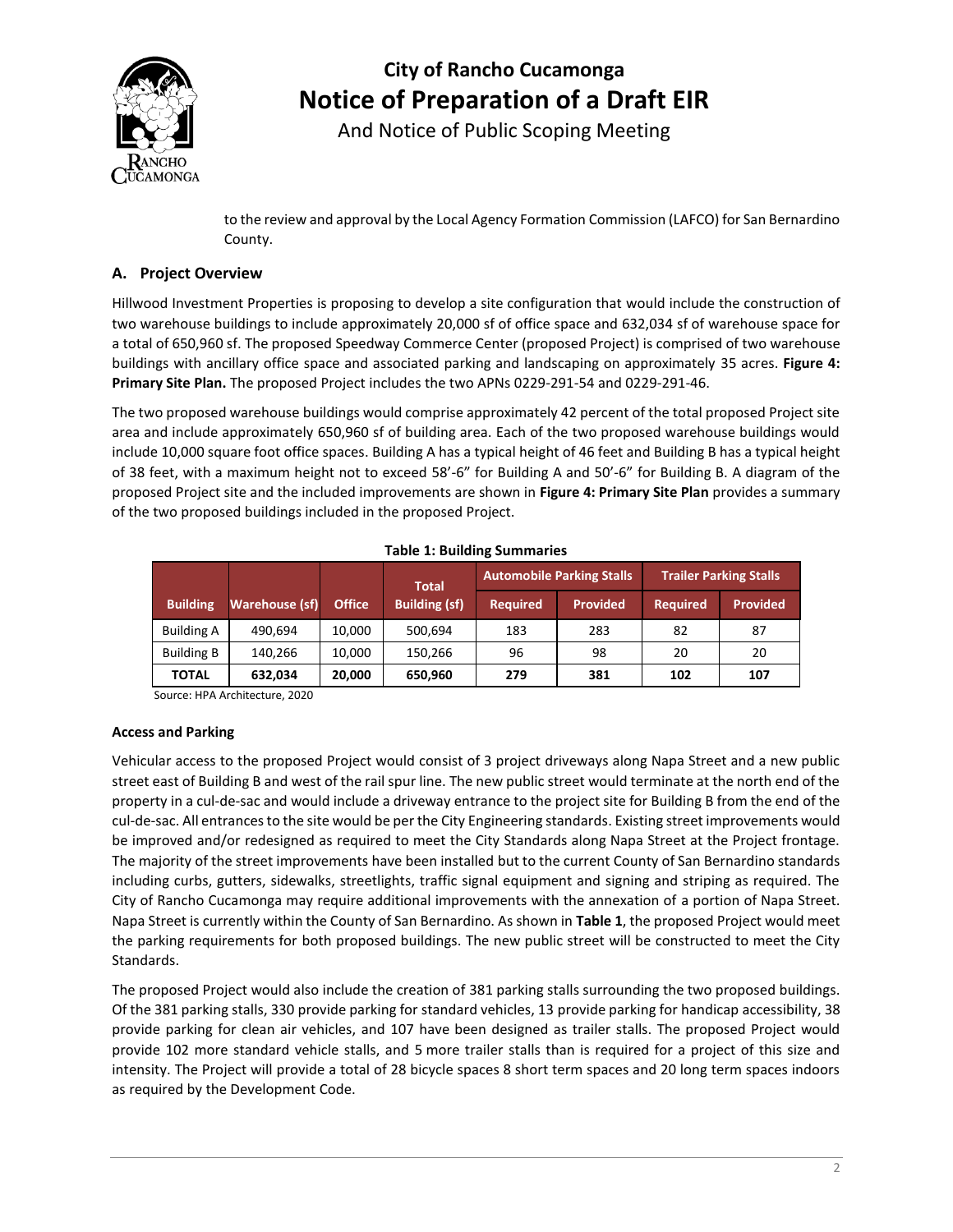

And Notice of Public Scoping Meeting

#### **Landscaping**

Proposed onsite landscaping would cover approximately 8.4 percent or 97,025 sf of the site for Building A and approximately 10.2 percent or 36,793 sf of the site for Building B. Landscaping would be installed in all areas not devoted to buildings, parking, traffic and specific user requirements, in accordance with the City's Municipal Code §17.36.040 which specifies landscape design guidelines for industrial districts.

A Metropolitan Water District (MWD) water line and easement traverses the property generally parallel to the front property line of the Project site along Napa Street. The distance varies from approximately 18 ft to 175 ft from the face of curb along Napa Street due to the curvilinear nature of the street. The parking area has been designed to be generally in this area as landscaping will be limited within the easement area due to MWD's requirements to limit the type and quantities of landscaping materials permitted over any infrastructure within the easement area. This requirement will reduce the permitted landscaping materials allowed to enhance the front elevation of the buildings. Additional plantings will be enhanced where appropriate to replace the lack of landscaping in the easement area.

#### **Construction**

The site is generally vacant, with a rail spur line that traverses the site, and therefore construction would not include the demolition of any structures. Construction of the proposed Project is expected to commence in 2021 with a construction duration of approximately 10 months and would be completed in one phase with buildout in 2022.

#### **Alternative Site Plan**

The Project Applicant is pursuing the proposed building on a speculative basis and the future occupant(s) of the Project are unknown at this time. The Project applicant expects that the proposed light industrial building would be occupied by either a warehouse distribution/logistics operator(s) or a fulfillment center use. In the event that the building is occupied by a fulfillment center use, the truck court/loading area on the west side of Building A and site for Building B would be used for up to 1,249 automobile parking spaces in lieu of 33 loading docks and 48 truck trailer parking spaces on the west side of Building A and the entirety of Building B and its associated parking, as described above and shown on **Figure 4: Primary Site Plan**. The Alternative Site Plan is provided as **Figure 5: Alternative Site Plan**. Regardless of the occupant(s), the buildings are expected to operate 24 hours a day, seven days a week. **Table 2: Building Summary** provides a summary of the single proposed building included in the proposed Alternative Site Plan.

| $1900C$ <b>E</b> : Danamic January |                |               |                      |                                  |                 |                               |                 |
|------------------------------------|----------------|---------------|----------------------|----------------------------------|-----------------|-------------------------------|-----------------|
|                                    |                |               | <b>Total</b>         | <b>Automobile Parking Stalls</b> |                 | <b>Trailer Parking Stalls</b> |                 |
| <b>Building</b>                    | Warehouse (sf) | <b>Office</b> | <b>Building (sf)</b> | <b>Required</b>                  | <b>Provided</b> | <b>Required</b>               | <b>Provided</b> |
| <b>Building A</b>                  | 490.743        | 10.000        | 500.743              | 183                              | 1.467           | 49                            | 54              |

#### **Table 2: Building Summary**

Source: HPA Architecture, 2020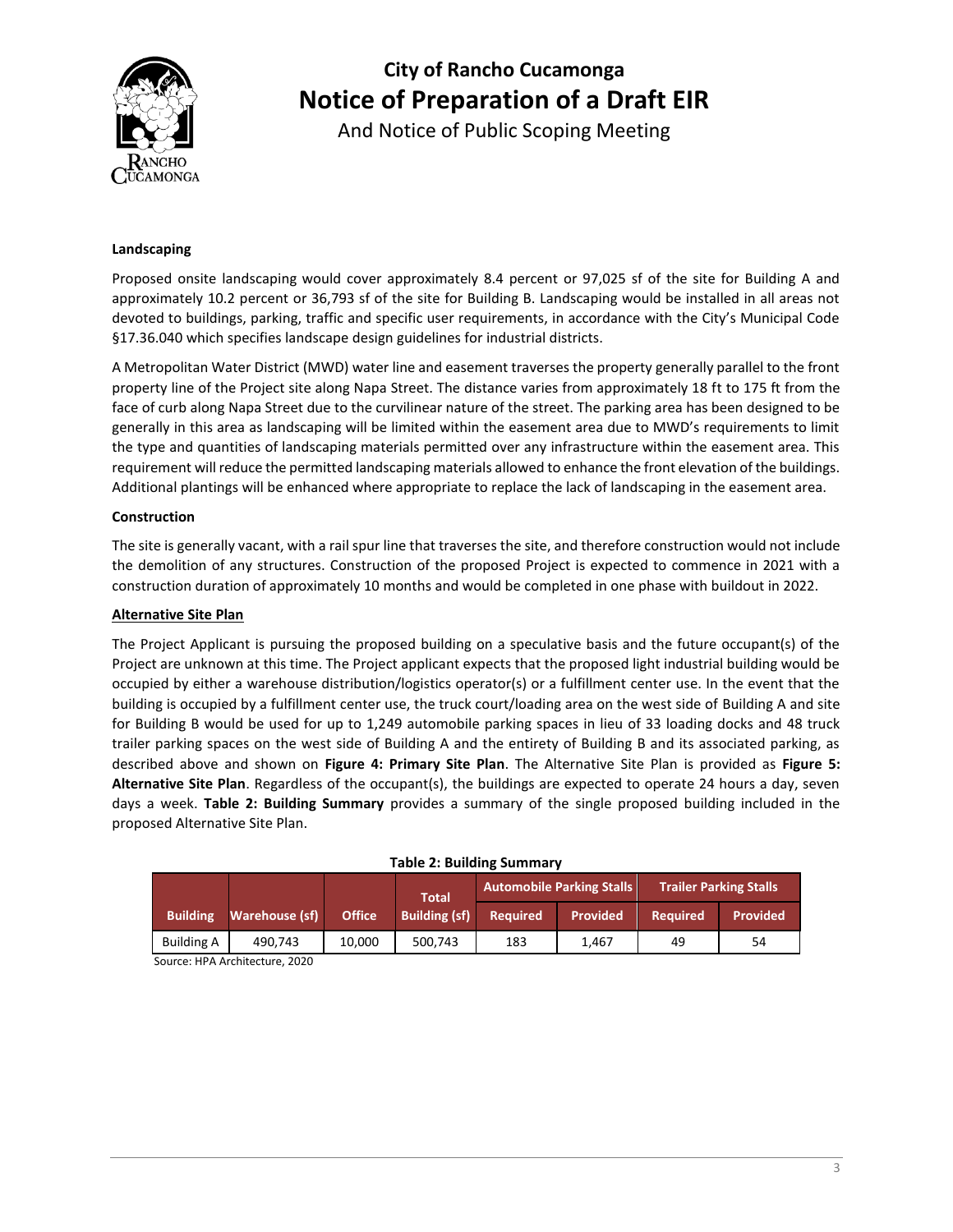

And Notice of Public Scoping Meeting

#### **Access and Parking**

Vehicular access to the proposed Project would be unchanged from the previously described conditions above and would consist of the same three project driveways along Napa Street and the new public street. As shown in **Table 2**, the proposed Project would exceed all required parking requirements per the City standards.

#### **Landscaping**

Proposed on-site landscaping would cover approximately 11.6 percent or 178,650 sf of the site. Landscaping would be installed in all areas not devoted to buildings, parking, traffic and specific user requirements, in accordance with the City's Municipal Code §17.36.040 which specifies landscape design guidelines for industrial districts.

#### **Annexation/Pre-zone**

The Project will include the annexation proposal for a portion of parcels 0229-291-54 and 0229-291-22 located partially within the City of Rancho Cucamonga and within the boundary of the County of San Bernardino and the City of Fontana Sphere of Influence (SOI) and of parcel 0229-291-46 located entirely within the County of San Bernardino and the City of Fontana SOI. Additionally, the Project include the pre-zone application to zone the subject parcels to Heavy Industrial (HI) Land Use designation consistent with the Heavy Industrial (HI) land use zoning designation of the parcels located to the north within the City of Rancho Cucamonga limits. The annexation will be subject to the review and approval by the Local Agency Formation Commission (LAFCO) for San Bernardino County.

### **B. Existing Project Setting and Surrounding Land Uses**

### **Existing Project Setting**

The majority of the Project site is presently vacant and undeveloped, with the exception of asphaltic concrete driveways in the western portion of the site. The pavement on-site is in poor condition, with moderate cracking throughout. The Project site is surrounded by industrial development to the north, west, east, and south of the site. The Project site is bordered to the west by the East Etiwanda Creek and to the east by San Sevaine Channel.

Overhead Southern California Edison powerlines are present along the northern property line of the Project site. These powerlines extend eastward through the central portion of the eastern half of the site.

An existing railroad easement and spur line is present along the northern boundary of the Project site extending from the northeast corner of the property to the center of the property and the easement extends southward crossing through the center of the site in the north-south direction.

A 12-foot diameter MWD water supply line is located north of Napa Street, near the southern property line.

#### **Surrounding Land Uses**

The proposed Project site is surrounded by Heavy Industrial (HI) uses to the north and west. Adjacent properties to the immediate south and east are surrounded by Regional Industrial (IR) uses within the County of San Bernardino and General Industrial (I-G) within the City of Fontana's SOI. The BNSF railway and Metrolink line is directly north of the Project site. The site is bordered to the west by the East Etiwanda Creek.

### **C. Requested Project Approvals**

Project entitlements will include the following applications:

• **General Plan Amendment (DRC 2020-00184):** The proposed Project would require a General Plan Amendment (GPA) to designate the area north of Napa Street, west of the San Sevaine Channel to Etiwanda Avenue and within the County of San Bernardino to Heavy Industrial (HI) Land Use designation consistent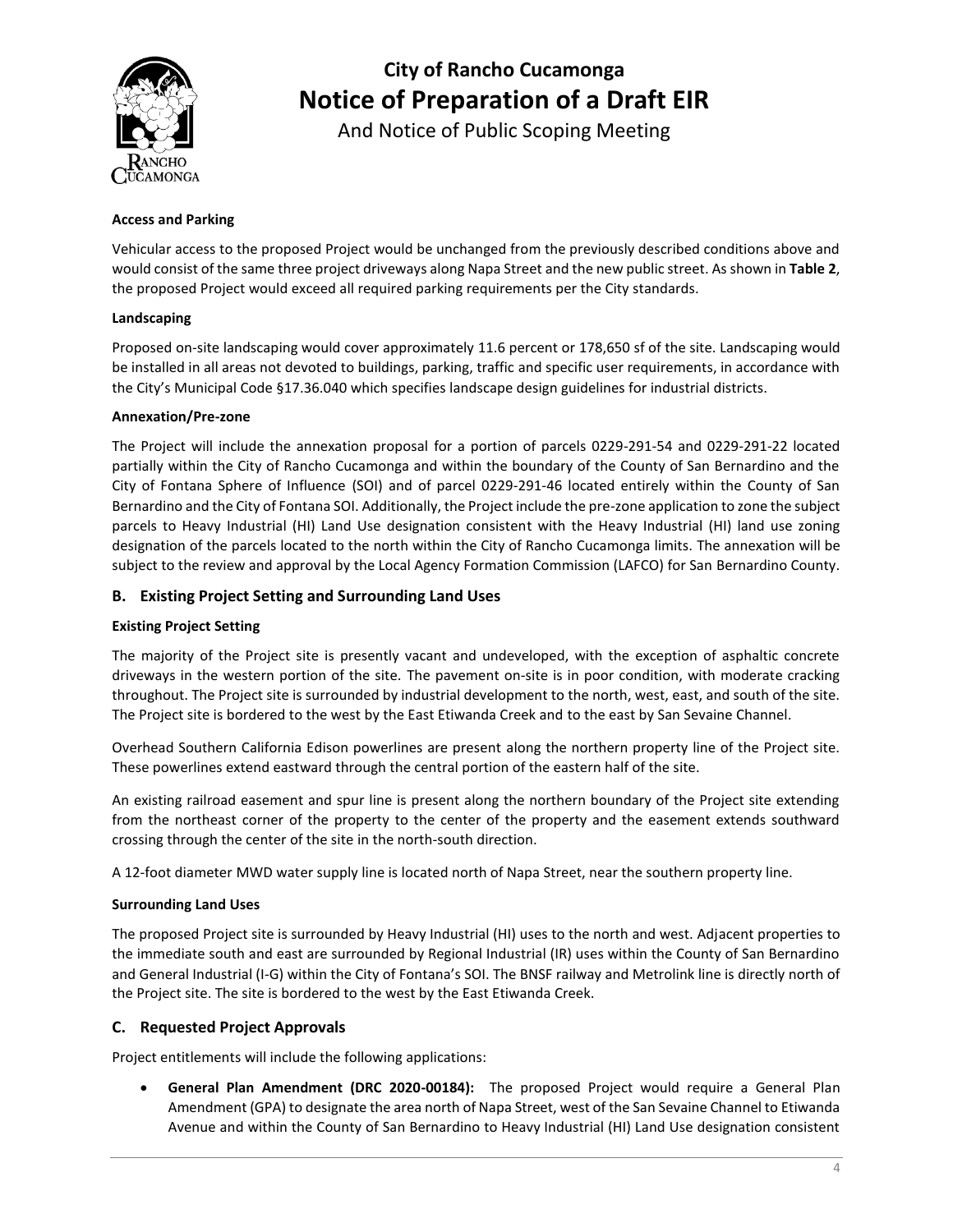

And Notice of Public Scoping Meeting

with the HI land use designation to the north within the City of Rancho Cucamonga limits. The GPA will amend the Flood Control/Utility Corridor designation along the west boundary of the parcel 0229-291-54 along the East Etiwanda Creek to Heavy Industrial. Additionally, the GPA will remove the floating Park designation identified in Figure CS-1, Figure RC-1, and Figure PF-1 generally over the Project site from these figures in the City of Rancho Cucamonga 2010 General Plan (General Plan). In addition, the GPA would also address necessary text amendments to the General Plan including the Community Service Element of the City's General Plan.

- **Annexation (DRC 2020-00185):** A proposed annexation of a portion of parcels 0229-291-54 and 0229-291- 22 located partially within the City of Rancho Cucamonga and within the Unincorporated County of San Bernardino and the City of Fontana Sphere of Influence (SOI), and of parcel 0229-291-46 located entirely within the Unincorporated County of San Bernardino and the City of Fontana SOI. The City of Rancho Cucamonga City boundary will increase in size by the area annexed and the City of Fontana's SOI would decrease in size by the equal amount.
- **Pre-zone (DRC 2020-00186):** The proposed Project would require a Pre-zone to designate the portion of parcel 0229-291-54 and 0229-291-22 and all of parcel 0229-291-46 in the area north of Napa Street, west of the San Sevaine Channel to Etiwanda Avenue and within the County of San Bernardino to Heavy Industrial (HI) Land Use designation consistent with the Heavy Industrial (HI) land use zoning to the north within the City of Rancho Cucamonga limits. The parcels/or portions thereof are currently designated General Industrial (I-G) in the City of Fontana General Plan and Speedway RDA/Regional Industrial (IR) in the County of San Bernardino General Plan.
- **Design Review (DRC 2020-00177):** The proposed Design Review approval of the proposed site plan and architectural design for the development of two warehouse buildings on a combined 35.38-acre (1,541,166 square feet [sf]) site with parking and landscaping improvements. As the Project is being developed for a speculative end-user and the future occupant(s) of the Project are unknown at this time an alternative site plan for the potential E-Commerce use has been included and will be evaluated in the Environmental Document (EIR) for potential impacts.
- **Tentative Parcel Map (SUB TPM20251):** The proposed Tentative Parcel Map would include a request to consolidate two existing parcels APN 0229-291-54 (approximately 32.83 acres) and 0229-291-46 (approximately 2.9 acres) to create two new parcels for the development Project. The TPM would create the two lots with a parcel of approximately 26.44 acres in size for Building A and parcel of approximately 8.94 acres in size for Building B.
- **Uniform Sign Program (DRC 2020-00178):** The proposed Project includes the review of a Uniform Sign Program which governs the design and construction of all planned and future signs at the proposed Project.

### **D. Project Characteristics**

- **General Plan Designation:** The General Plan designation for parcel 0229-291-54, located in the City of Rancho Cucamonga is designated as Heavy Industrial (HI) and is within the Industrial Area Specific Plan. The General Plan designation for parcel 0229-291-46, located in San Bernardino County is Regional Industrial/Speedway RDA (IR) and is designated in the City of Fontana General Plan as General Industrial (I-G).
- **Zoning:** The Zoning designation for parcel 0229-291-54, located in the City of Rancho Cucamonga is zoned Heavy Industrial (HI). The Zoning designation for parcel 0229-291-46, located in the County of San Bernardino is Regional Industrial/Speedway RDA (IR) and is designated General Industrial (M-2) in the City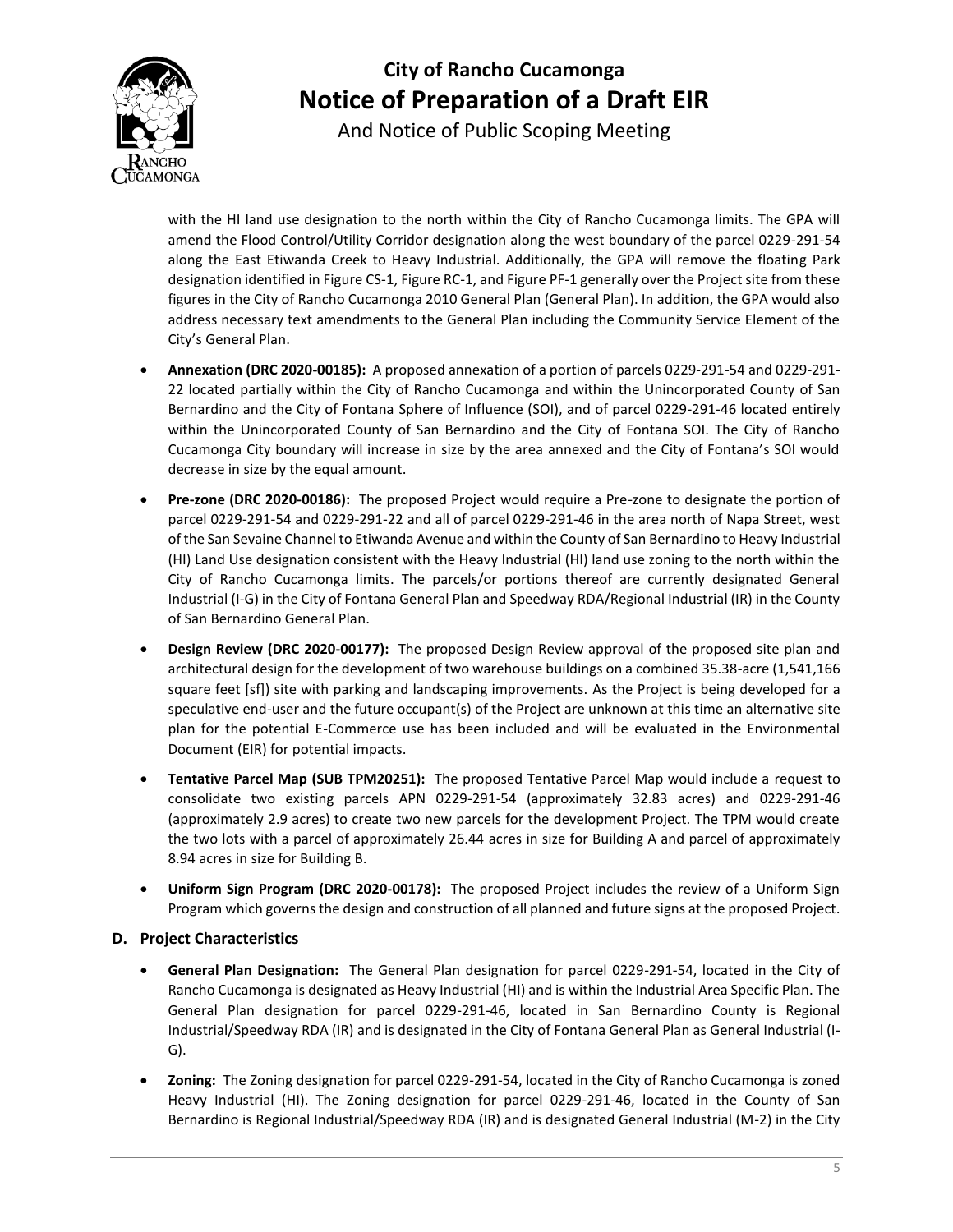

And Notice of Public Scoping Meeting

of Fontana.

### **Environmental Issues to be Evaluated in the EIR**

The City of Rancho Cucamonga, the lead agency for the proposed Project, is subject to specific environmental review under CEQA. An Initial Study was prepared pursuant to CEQA Guidelines §15063 and it was determined that an EIR will be required for this Project. The following issues were fully analyzed in the Initial Study and no additional analysis is anticipated to be addressed in the EIR on the following sections:

• Aesthetics • Agricultural Resources • Land Use and Planning • Mineral Resources • Population and Housing • Public Service • Recreation Utilities/Services System • Wildfires

Based on the findings of the Initial Study, the EIR will evaluate the below identified issues from the 2020 CEQA Guidelines Appendix G Environmental Checklist Form. The EIR will be prepared based on the Project's potential to create short-term, long-term and cumulative impacts associated with other development in the Project area and will be prepared to fully evaluate the potential impacts of the proposed Project.

The following issues are anticipated to be addressed in the EIR:

• Air Quality • Biological Resources • Cultural Resources • Energy • Geology and Soils • Greenhouse Gas Emissions • Hazards and Hazardous Materials • Hydrology and Water Quality • Noise • Transportation • Tribal Cultural Resources

The EIR will address the short- and long-term effects of the Project on the environment, including the impacts of any off-site improvements. It will also evaluate the potential for the Project to cause direct and indirect growth-inducing impacts, as well as cumulative impacts. Alternatives to the proposed Project will be evaluated that may reduce impacts that are determined to be significant in the EIR. Mitigation may be proposed for those impacts that are determined to be significant. A mitigation monitoring program will also be developed as required by §15097 of the CEQA Guidelines. The Notice of Preparation is subject to a 30-day public review period per Public Resources Code §21080.4 and CEQA Guidelines §15082. Public agencies, interested organizations, and individuals have the opportunity to comment on the proposed Project, to identify those environmental issues, potentially affected by the Project which should be addressed further by the City of Rancho Cucamonga in the EIR.

**Cortese List Notice**: Pursuant to Public Resources Code 21092.6(a), the project site is not included on a list of hazardous materials sites compiled pursuant to Government Code Section 65962.5 (California Department of Toxic Substances Control list of various hazardous sites).

As they are completed and distributed, the EIR/Environmental Documentation for the Project will be made available to downloaded from the City's website: <https://www.cityofrc.us/current-projects#other-projects>

The EIR/Environmental Documentation will be made available for review Monday through Thursday, between 7 AM and 6 PM at the following location:

City of Rancho Cucamonga Planning Department 10500 Civic Center Drive Rancho Cucamonga, CA 91730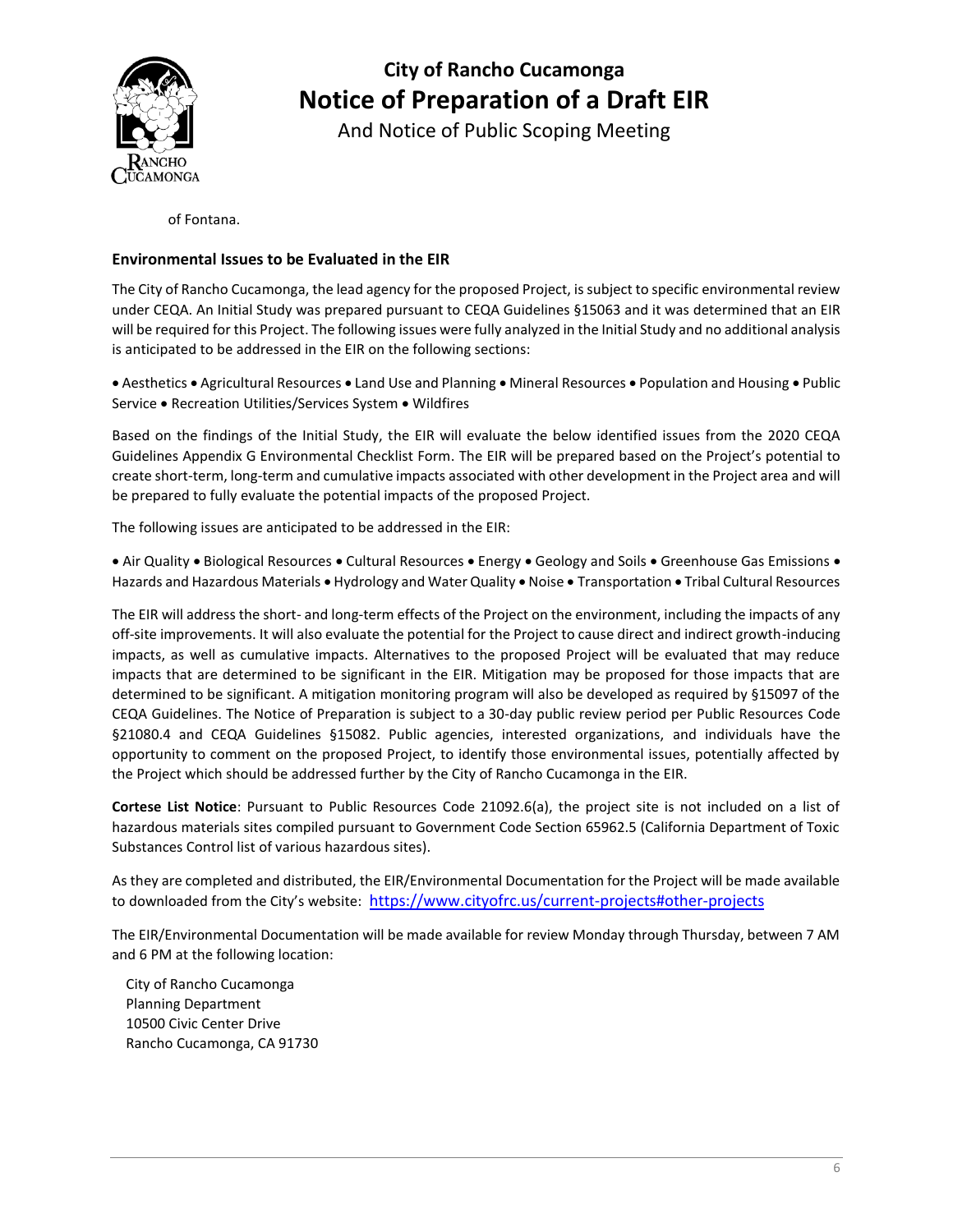

And Notice of Public Scoping Meeting

### **Public Review Period**

CEQA requires a 30-day public review period for an NOP. In accordance with CEQA, should you have any comments, please provide a written response to this NOP within the 30-day NOP period between **September 3, 2020 through October 3, 2020**.

The City is requesting comments and guidance on the scope and content of the EIR from Responsible and Trustee agencies, interested public agencies, organizations, and the general public (pursuant to CEQA Guidelines §15082). All parties that have submitted their names and mailing addresses will be notified as part of the Project's CEQA review process. If you wish to be placed on the mailing list or have any questions or need additional information, please contact the lead agency contact noted below.

**Agencies:** The City requests each Responsible and Trustee agency's views on the scope and content of environmental issues relevant to your agency's statutory responsibilities in connection with the proposed Project, in a manner consistent with California Code of Regulations, Title 14, §15082(b). Your agency may use the EIR prepared by the City when considering any permits that your agency must issue, or other approvals for the Project.

### **Public Comments**

The City requests your careful review and consideration of this notice, and invites *written comments*from interested agencies, persons, and organizations regarding the preparation of the EIR. Please indicate a contact person for your agency or organization. Please send your written comments to:

Sean McPherson Senior Planner, Planning Department City of Rancho Cucamonga 10500 Civic Center Drive Rancho Cucamonga, CA 91730 Phone: (909) 477-2750, Ext. 4307 Email: Sean.McPherson@cityofrc.us

Please include the name, phone number, email, and address of a contact person in your response. You may also provide oral or written comments in person at the *Scoping Meeting* noted below. Comments in response to this notice must be submitted to the City through close of business (5:00 PM) on **October 3, 2020**.

#### **Public Scoping Meeting**

The City will have a Scoping Meeting to present updates to the Project and the CEQA process, and to receive public comments and suggestions regarding the scope and content of the EIR. Due to Covid-19 and pursuant to San Bernardino County Department of Public Health requirements, this meeting will be held as a teleconference meeting on the following date and time:

|           | Date and time: September 17, 2020 at 7:00 p.m.           |
|-----------|----------------------------------------------------------|
| Location: | View Meeting Via Zoom App or Zoom. Com at: zoom.us/join\ |
|           | Link: https://zoom.us/j/98575014828                      |
|           | Using Webinar/Meeting ID: 985-7501-4828                  |
|           | $-OR-$                                                   |
|           | You can Dial in using your phone                         |
|           | United States: +1 (669) 900-6833                         |
|           | Access Code: 330905                                      |